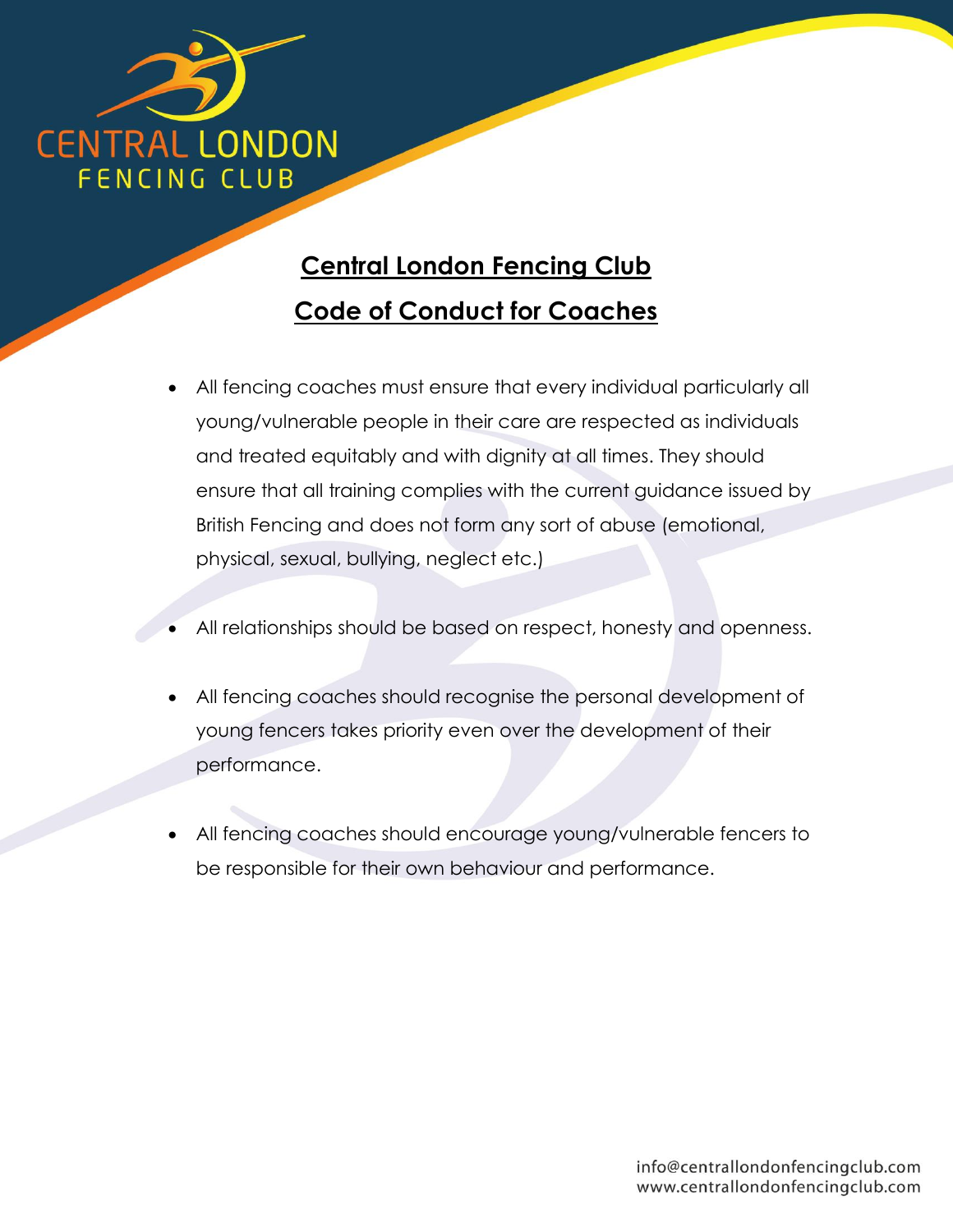

- All fencing coaches should have an ongoing commitment to their own training and work with others (i.e. referees, medical advisors, sports scientists, parents and other coaches) to ensure the safety and enjoyment of all fencers in order that they can develop both within fencing as well as outside.
- All fencing coaches should respect a fencer's need for confidentiality.
- All fencing coaches should work within their own competency and qualifications.
- All fencing coaches should strive to be positive role models, working within British Fencing guidance displaying high standards of personal behaviour.
- All fencing coaches have a responsibility to develop in partnership with all fencers particularly parents and young/vulnerable fencers clear expectations both on and off the piste and what the young/vulnerable fencer is entitled in return to expect of the coach.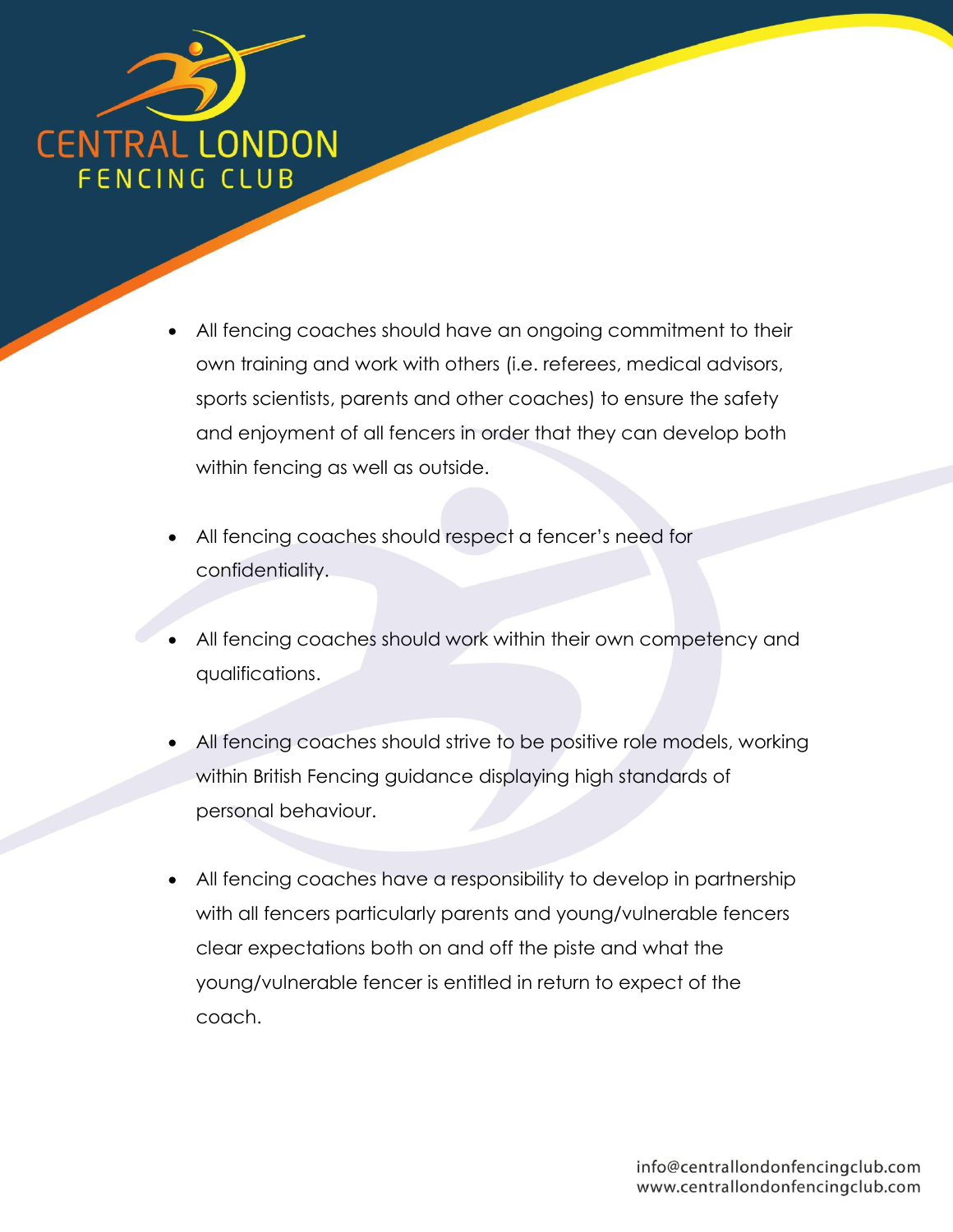

 All fencing coaches should promote good behaviour within the rules of Fencing.

## **Central London Fencing Club coaches should never:**

- Invite a child to your home or secluded place when they will be alone with you.
- Share a bedroom with a child.
- Neglect their responsibility for any child under their care at any time.
- Bully a child either physically or verbally, nor reduce a child to tears as a form of control.
- Engage in rough, physical or sexually provocative games.
- Make sexually suggestive remarks to a young/vulnerable fencer even in fun.
- Allow or engage in any form of inappropriate touching.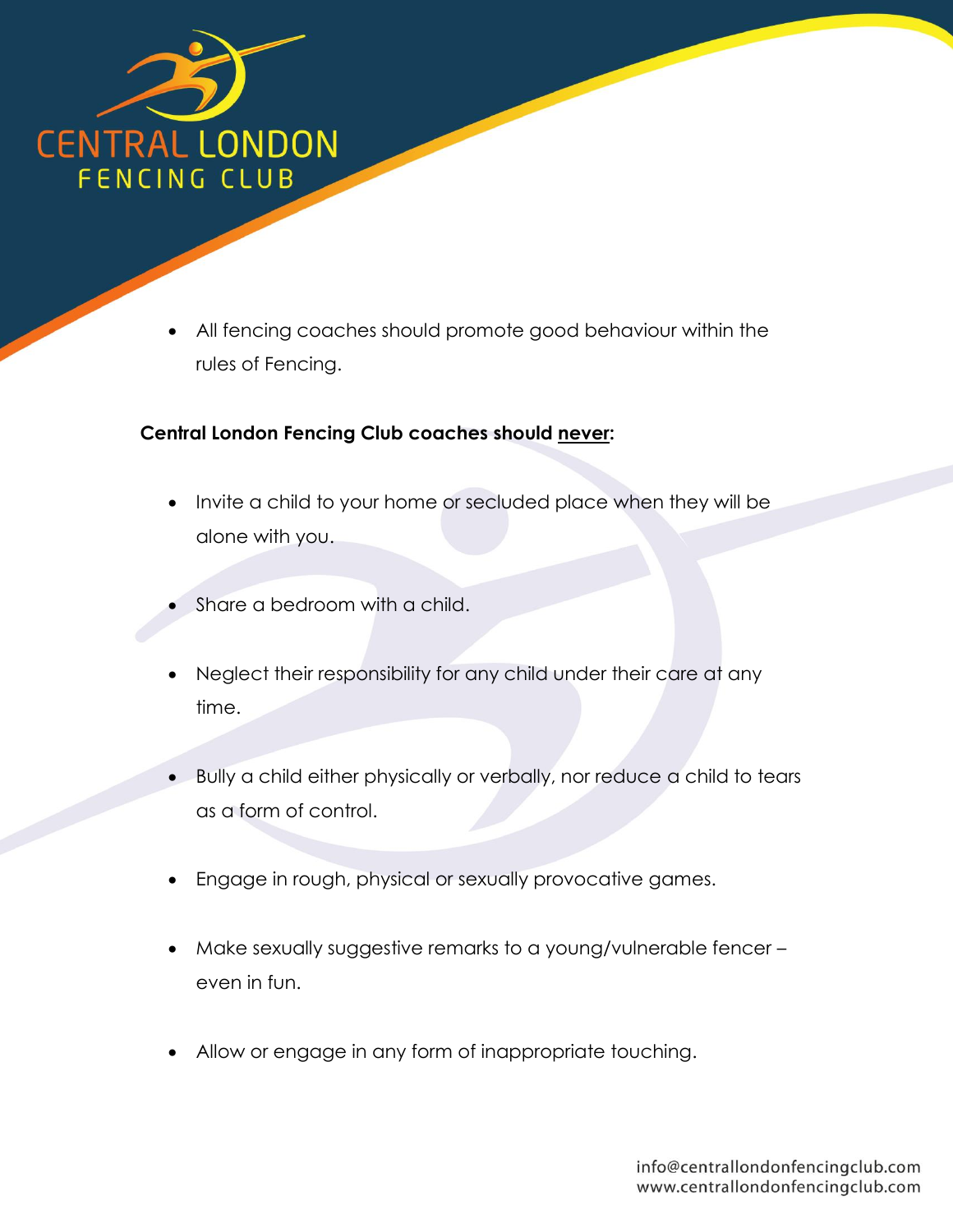

- Allow the use of inappropriate language to go unchallenged.
- Do things of a personal nature for a fencer that they can do for themselves unless specifically requested to do so and then with the utmost discretion.
- The last official must never vacate the venue until the supervision of the safe dispersal of all the fencers is complete.
- Spend excessive amounts of time with individual fencers away from others.
- Abuse the coaches' position of power or trust in any way.
- Allow allegations made by a child to go unchallenged, unrecorded or not acted upon.
- Embarrass, humiliate or undermine any individual or cause them to lose self esteem.
- Make remarks about another individual that are in any way offensive or in any way can be construed as such.